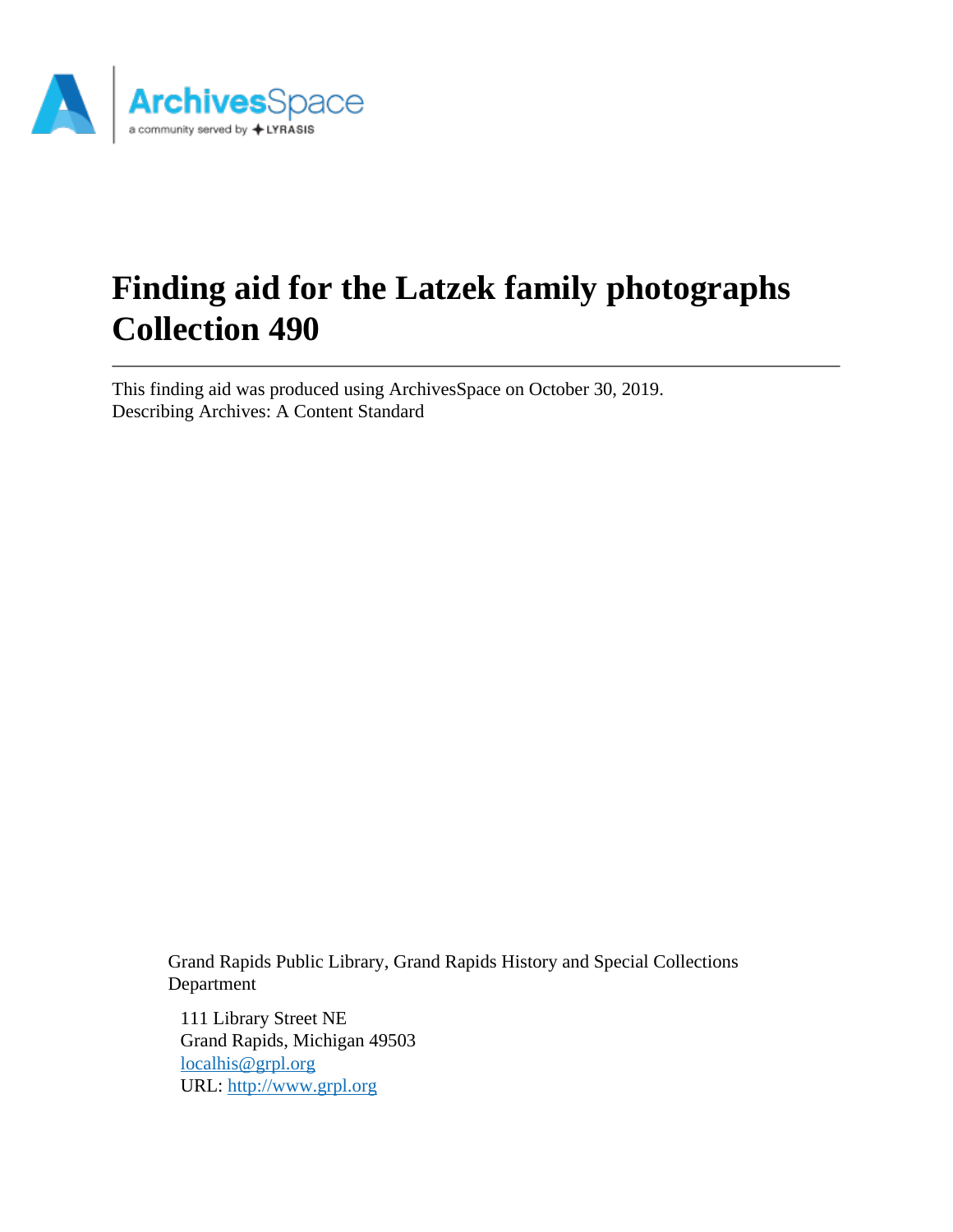## <span id="page-1-0"></span>**Table of Contents**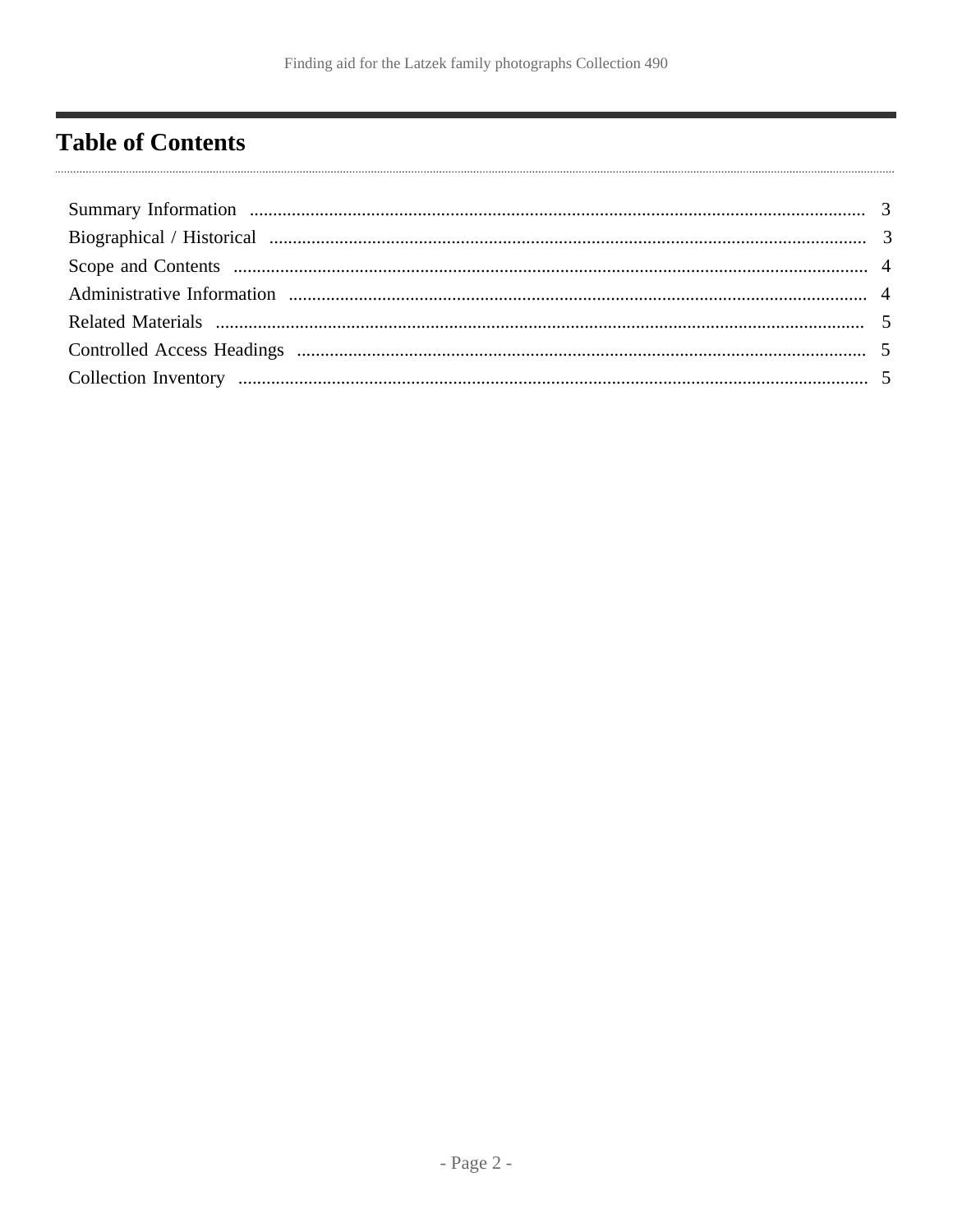### <span id="page-2-0"></span>**Summary Information**

| <b>Repository:</b>           | Grand Rapids Public Library, Grand Rapids History and Special                                                                                                                                                                                                                                                                                                                                                                                                                                                                                                                                                                                                                                                                                                       |  |  |  |
|------------------------------|---------------------------------------------------------------------------------------------------------------------------------------------------------------------------------------------------------------------------------------------------------------------------------------------------------------------------------------------------------------------------------------------------------------------------------------------------------------------------------------------------------------------------------------------------------------------------------------------------------------------------------------------------------------------------------------------------------------------------------------------------------------------|--|--|--|
| Source:                      | <b>Collections Department</b><br>Novosad, Peggy                                                                                                                                                                                                                                                                                                                                                                                                                                                                                                                                                                                                                                                                                                                     |  |  |  |
| <b>Title:</b>                | Latzek family photographs                                                                                                                                                                                                                                                                                                                                                                                                                                                                                                                                                                                                                                                                                                                                           |  |  |  |
| ID:                          | Collection 490                                                                                                                                                                                                                                                                                                                                                                                                                                                                                                                                                                                                                                                                                                                                                      |  |  |  |
| Date [inclusive]:            | 1900-1965                                                                                                                                                                                                                                                                                                                                                                                                                                                                                                                                                                                                                                                                                                                                                           |  |  |  |
| <b>Physical Description:</b> | 2 Linear Feet 2 boxes; 1 slim and 1 over-sized flat, 1 flat file folder                                                                                                                                                                                                                                                                                                                                                                                                                                                                                                                                                                                                                                                                                             |  |  |  |
| Abstract:                    | Felix W. Latzek was born on 14 February 1895 in Grand Rapids,<br>Michigan. He was a Union Bank and Trust Co. manager and a<br>part-time funeral director at the Latzek Funeral Home, founded<br>by his father, Frank Latzek. Felix married Genevieve Vanderhoff<br>(1901-1979) in June of 1922 and they had one daughter, Vivian Latzek<br>Kommer. Vivian's daughter, Peggy Kommer Novosad donated the<br>material for this collection. The collection includes photographs of the<br>Latzek family, their religious community and employees of the Grand<br>Rapids National Bank. This collection may be of interest to those<br>researching the Polish community, particularly the Polish Catholic<br>community, on the northwest side of Grand Rapids, Michigan. |  |  |  |

**^** [Return to Table of Contents](#page-1-0)

### <span id="page-2-1"></span>**Biographical / Historical**

Felix W. Latzek was born to Frank and Francis (Lipinski) Latzek on 14 February 1895 in Grand Rapids, Michigan. Felix was a Union Bank and Trust Co. manager and was part-time director at the Latzek Funeral Home, founded by his father, Frank Latzek. Initially, Frank Latzek worked as undertaker and Felix was the clerk. Felix was also co-owner of the Derezinski Funeral Home with Chester L. Derezinski. That business closed in 1974. Felix served in the U.S. Navy during World War I and was also involved in several veteran's groups such as the Catholic War Veterans and the Catholic Order of Foresters. Felix married Genevieve Vanderhoff (1901-1979) in June of 1922 and they had one daughter, Vivian Latzek Kommer. Vivian's daughter, Peggy Kommer Novosad donated this collection. Felix Latzek died on 31 July 1977 in Grand Rapids and is buried in Holy Cross Cemetery. Genevieve Latzek died in Grand Rapids on 31 July 1979, exactly two years after Felix, and is buried in Greenwood Cemetery.

#### **^** [Return to Table of Contents](#page-1-0)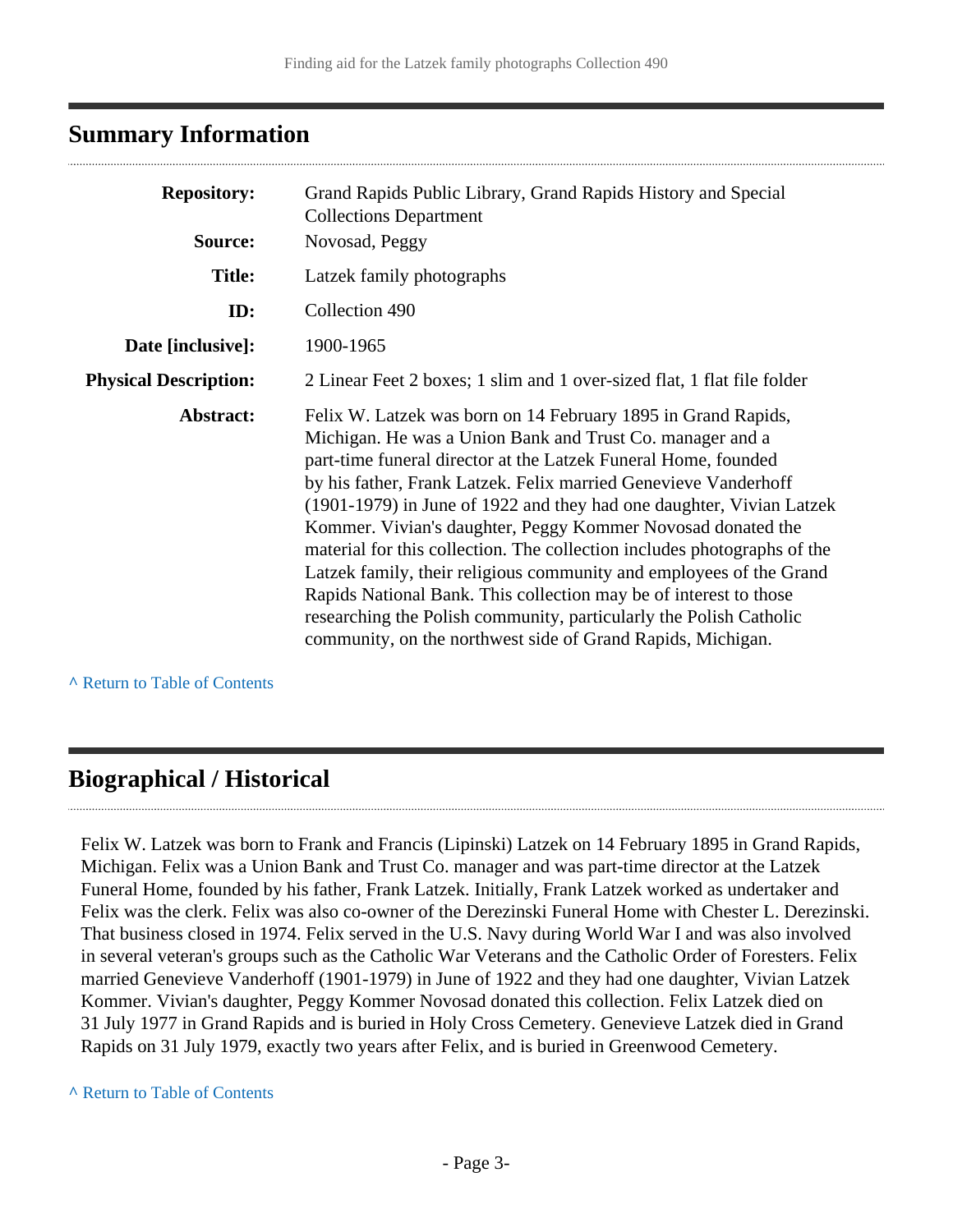### <span id="page-3-0"></span>**Scope and Contents**

The Latzek family photograph collection includes individual and group photographs of the Latzek family, some identified. Also included in the collection are photographs of the Latzek's religious community, school and employees of the Grand Rapids National Bank.

The following newspapers were discarded from the collection due to their deteriorating condition, but can be viewed on microfilm in the Grand Rapids Public Library Local History and Special Collections Department:

The Grand Rapids Herald 10-24-1952

The Grand Rapids Press Local Page, Section Two 04-22-1961

The Grand Rapids Press Local and State pages 05-06-1957

**^** [Return to Table of Contents](#page-1-0)

### <span id="page-3-1"></span>**Administrative Information**

#### **Publication Statement**

Grand Rapids Public Library, Grand Rapids History and Special Collections Department

111 Library Street NE Grand Rapids, Michigan 49503 [localhis@grpl.org](mailto:localhis@grpl.org) URL:<http://www.grpl.org>

#### **Immediate Source of Acquisition**

Collection was donated to the Grand Rapids Public Library by Peggy Kommer Novosad, granddaughter of Felix and Genevieve Latzek.

Accession 2019.049

**^** [Return to Table of Contents](#page-1-0)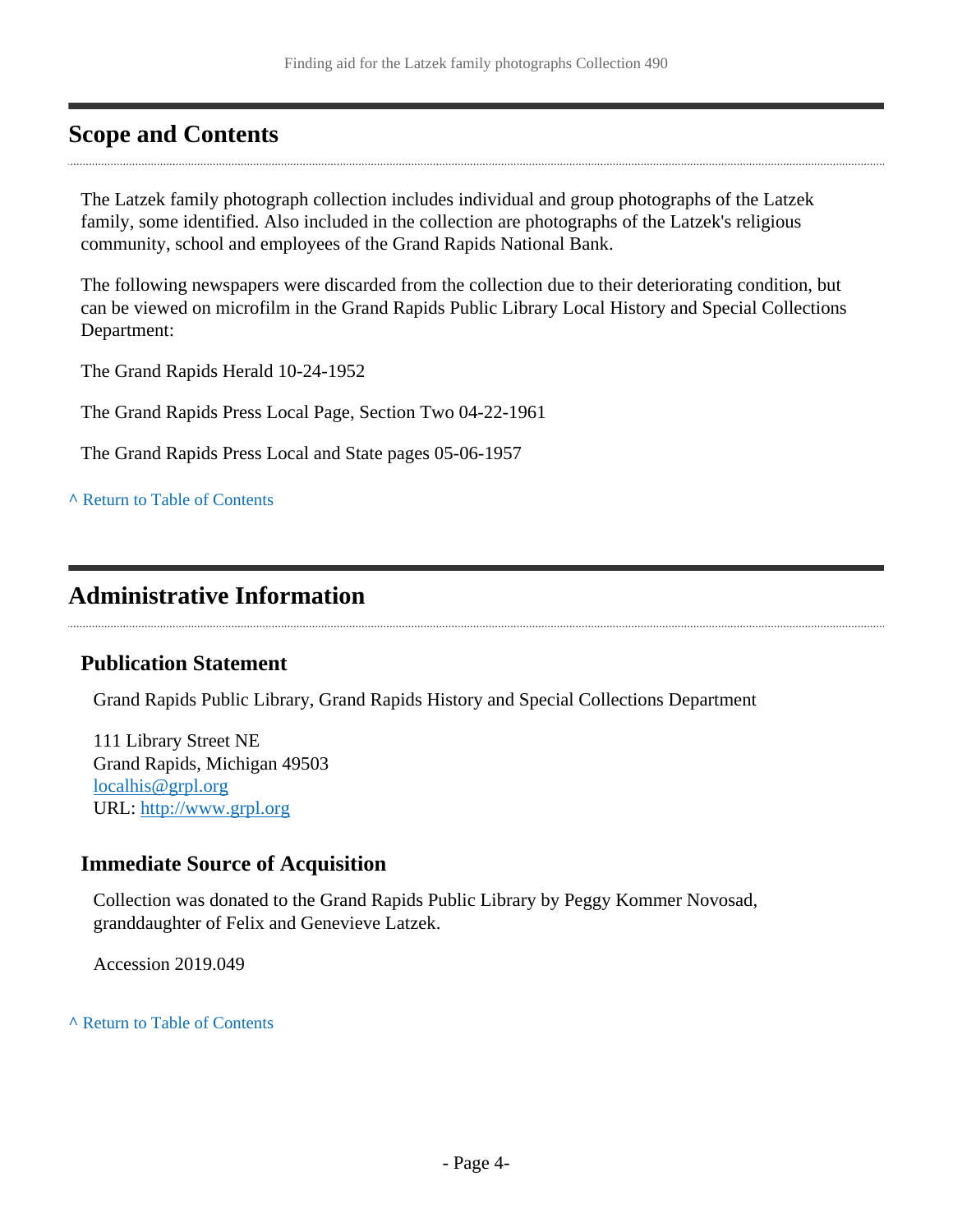### <span id="page-4-0"></span>**Related Materials**

#### **Related Materials**

Latzek Funeral Home Collection 157

Emily Latzek Jennings Family Photograph Collection 234

**^** [Return to Table of Contents](#page-1-0)

### <span id="page-4-1"></span>**Controlled Access Headings**

- Grand Rapids (Mich.) -- History
- Kent County (Mich.) -- History -- Photographs
- Polish Americans -- Michigan -- Grand Rapids -- History
- Novosad, Peggy

### <span id="page-4-2"></span>**Collection Inventory**

### **Photographs**

...................................

| Photograph of three unidentified women taken in a studio. Studio<br>information appears to be in Polish.                       | Box 1 | Folder 1            |
|--------------------------------------------------------------------------------------------------------------------------------|-------|---------------------|
| Photograph postcard of two unidentified men and a woman.                                                                       | Box 1 | Folder 2            |
| Outdoor group photograph. Individuals unidentified.                                                                            | Box 1 | Folder 3            |
| Large house, likely Fourth and Stocking Streets NW, with five<br>unidentified men standing in front                            | Box 1 | Folder 4            |
| Felix Latzek's class at St. Adalbert's school                                                                                  | Box 1 | Folder 5            |
| Felix Latzek, likely his confirmation photograph                                                                               | Box 1 | Folder 6            |
| Postcard book from Marseille, France. Written in it are the names of<br>33 men "in my charge in Marseille Harbor.", 1919-06-25 | Box 1 | Folder 7            |
| Felix Latzek - U.S. Navy uniform                                                                                               | Box 1 | Folder <sub>8</sub> |
| Grand Rapids National Bank, reopening day with crowd in front,<br>1924-07-12                                                   | Box 1 | Folder 9            |
| Funeral of MSGR. Skory, 1935-03-11                                                                                             | Box 1 | Folder 10           |